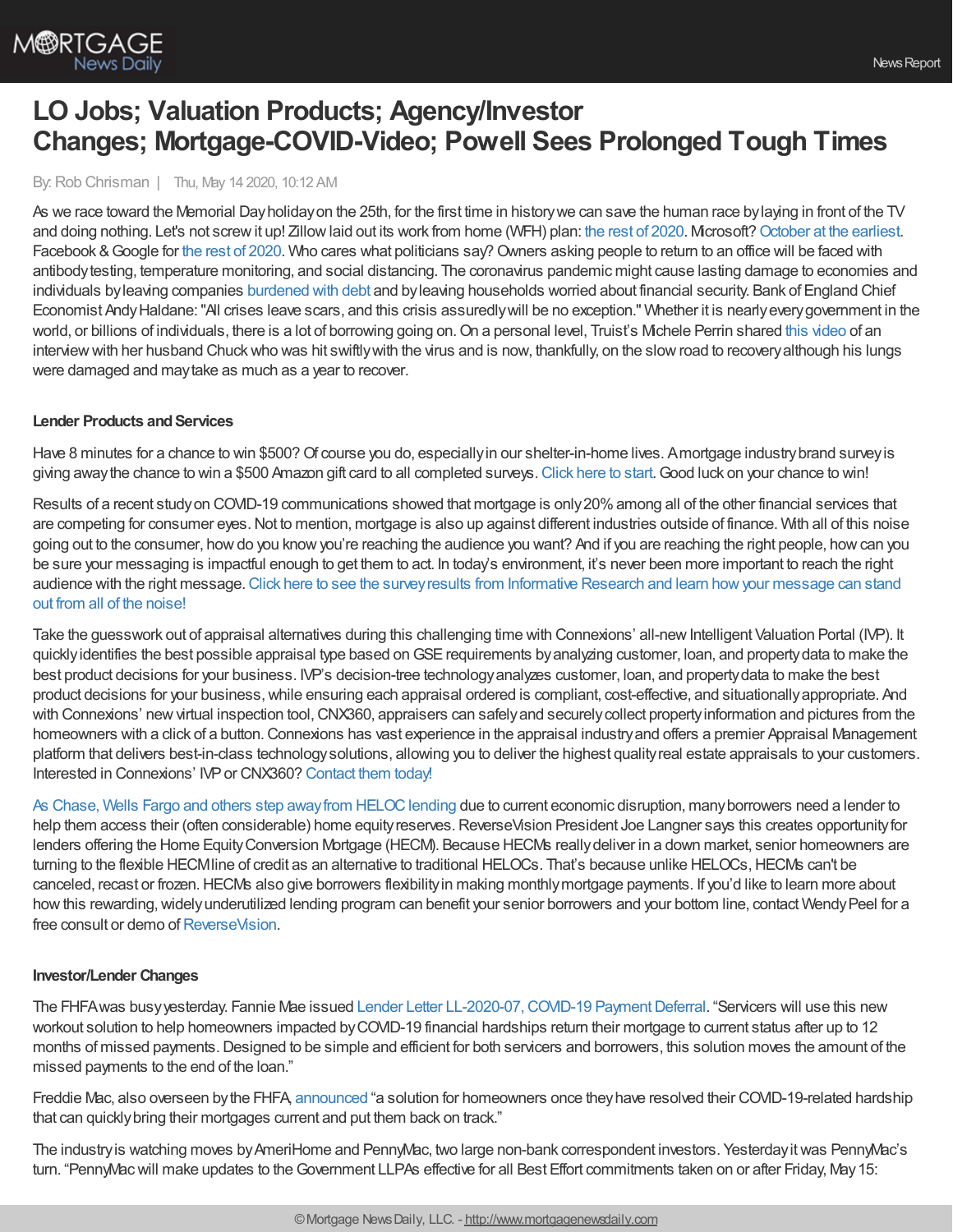

Update values on the Government 'FICO Price Adjustments' Grid." Asample of the updated rate sheet(s) was posted last night to the PennyMac Portal. "Sample rate sheet(s) will be available for download shortlyafter the standard rate sheet email notification is sent from 'PennyMac Seller Pricing.'"

Gateway First Bank, Correspondent Lending, is amending its May 5th, 2020 announcement titled Update to Agency LLPAs: Temporary Selling Requirements Related to COVID-19. "Effective immediately, agency purchase or no cash-out refinance transactions entering into a forbearance period (as defined byFannie Mae and Freddie Mac) after purchase byGatewaybut prior to the loans being sold to an agency, will not be assessed the following LLPAs: 500 basis points (5.000%) for first-time home buyers, or 700 basis points (7.000%) for all other transactions. Loans that are currentlyin forbearance are not eligible for purchase byGateway. AgencyCash-out refinances that enter into forbearance after purchase byGatewayand prior to being federallybacked mayresult in a repurchase. Purchase and no cash-out refinance transactions that enter into a forbearance period (as defined byFannie Mae and Freddie Mac) after purchase byGateway, remain eligible in accordance with agencysalabilityand clients loan purchase and sale agreement."

Remember that Fannie Mae issued [LL-2020-04](https://singlefamily.fanniemae.com/media/22321/display) extending the temporaryappraisal flexibilities until June 30.

USDA issued information on SFH Direct Loan and Grant Programs. Fiscal Year 2020 [income](https://www.rd.usda.gov/files/RD-DirectLimitMap.pdf) limits for the Single Family Direct Loan and Grant Programs were published on May4, 2020 through a Special [Procedure](https://www.rd.usda.gov/resources/directives/procedures-notices) Notice. The income limits were updated in the impacted websites and systems (e.g. UniFi and the Section 502's Eligibility Assessment tool). The following automated worksheets were also updated, and other changes as noted belowwere made. Section 502 - Worksheet for Computing Income and Maximum Loan Calculator (as found on the Single Family Housing Direct Home Loans and Direct Loan [Application](https://www.rd.usda.gov/programs-services/services/direct-loan-application-packagers) Packagers pages). Section 504 - Automated Worksheet (as found on the Single Family Housing Repair Loans & Grants page).

FHA,USDA, and VAhave aligned to provide the housing finance industryand consumers with information that outlines their responses to forbearance and loss mitigation options available under the Coronavirus Aid, Relief, and Economic Security (CARES) Act. The Interagency COVID-19 Forbearance Fact Sheet for Servicers provides guidance to assist borrowers seeking forbearance on their mortgage loans that are insured or guaranteed bythese Agencies. Aseparate [InteragencyCOVID-19](https://www.hud.gov/sites/dfiles/SFH/documents/IACOVID19FBFactSheetConsumer.pdf) Forbearance Fact Sheet for Consumers is also available.

This fact sheet outlines the steps borrowers need to take to request forbearance for their FHA-insured or USDA- or VA-guaranteed mortgages due to the COVID-19 National Emergency.

Todayat 2PMET, Metro-West Appraisal and Appraisal Buzzwill host a free town hall-style webinar to discuss safety, industryguidelines and the rapidly changing effects of the pandemic. Appraisers and leaders from Metro-West Appraisal, Genworth Mortgage Insurance, the Texas Appraiser Licensing and Certification Board and Collateral Analytics will participate in a liveQ&A.Click [here](https://www.bigmarker.com/Appraisal-Buzz/Business-as-Un-usual-Addressing-Appraisals-in-the-COVID-19-Crisis) to register.

On the business loan front, World [Business](https://nam05.safelinks.protection.outlook.com/?url=http%253A%252F%252Fr20.rs6.net%252Ftn.jsp%253Ff%253D001vdiI3-4BMo-1a6gHSY96fgohYAJjAGENVKTrxCWfGD26XSUFKFM5Am-oooiZuzENEUulq61kLmLOBAV7zLAdiYKy7FU_DtDJL0CcAh_0p7c3Uo2MV1oN8IwUMP0Yt9f3rsHY99aWA3wAIi0Qe7QMon6aGSFF0WPY%2526c%253DxNuVxI8Iwd1v0zfOCEyaW7efAcu614bp1SwbdLxcllQDc31tkWdYxQ%253D%253D%2526ch%253DJHxRZbvX54ODSWw18dTB4AyyqkXf51W4LLABNTlhSIfSR6k8cPhfNA%253D%253D&data=02%257C01%257Cpgrossfield%2540wbl.com%257C718a4c4c66f2449554a308d7e7ebfc64%257C1cec593ef9cd44d0b5aaecd196567e8a%257C0%257C0%257C637232873057800350&sdata=aMTCxw4sQA9hLVJ55vD9YOdGf4xO9dzUoVoyhVTT1%252Bw%253D&reserved=0) Lenders' COVID-19 RELIEFLOANPROGRAMoffers financing up to \$2,000,000 to businesses impacted bythe pandemic, qualifying businesses byreviewing their pre-coronavirus revenues as part of its eligibilitycriteria; businesses can still qualifydespite having little or no current cash flow. All loans are secured with adequate equityin virtuallyanyform of real estate and WBL will take a junior lien position. The two-year loan Program is intended to make available to a struggling business the capital necessary to weather the economic storm byproviding no payments until month four, interest onlypayments for the first year (first three months collected at closing), and loan structures with other flexible payment options.Contact Phil Grossfield.

## **Capital Markets**

There were two main headlines moving the bond market yesterday, as **U.S. Treasuries exhibitedsome curve-flatteningactioninrallying for the second day in a row.** The first was Fed Chairman Powell urging the White House and Congress to spend more money to ensure their initial response to the coronavirus-induced economic downturn is not for naught. Additionally, he said that he expects onlya gradual economic recoveryand he repeated his opposition to a negative interest rate policyin the U.S. during his prepared remarks. In general, his outlookwas prettybleak. "There is a growing sense that the recoverymaycome more slowlythan we would like…and that maymean that it's necessaryfor us to do more," he said.

On the bright side, the Chairman seems to be a firm believer that **the Fedcurrentlyhas enoughtools inits toolkit toaddress the crisis**, saying that negative rates are not currently under consideration. In my opinion, it's worth noting that the Chairman said that "Additional fiscal support could be costly, butworth it," to Congress when the same argument could be used about negative rates if the Fed reallywants to achieve its mandate of achieving maximum employment and stable prices. Easing monetarypolicyis easier when inflation is low. The other headline impacting the bond marketwas the **concerns over a secondwave of coronavirus infections,whichweighedonrisk tolerance.**

Some housekeeping notes. The U.S. Treasury\$22 billion 30-year bond auction was metwith lukewarm demand. The Producer Price Index for final demand missed expectations as it marked its biggest decrease since records began in December 2009. Most of that decline was